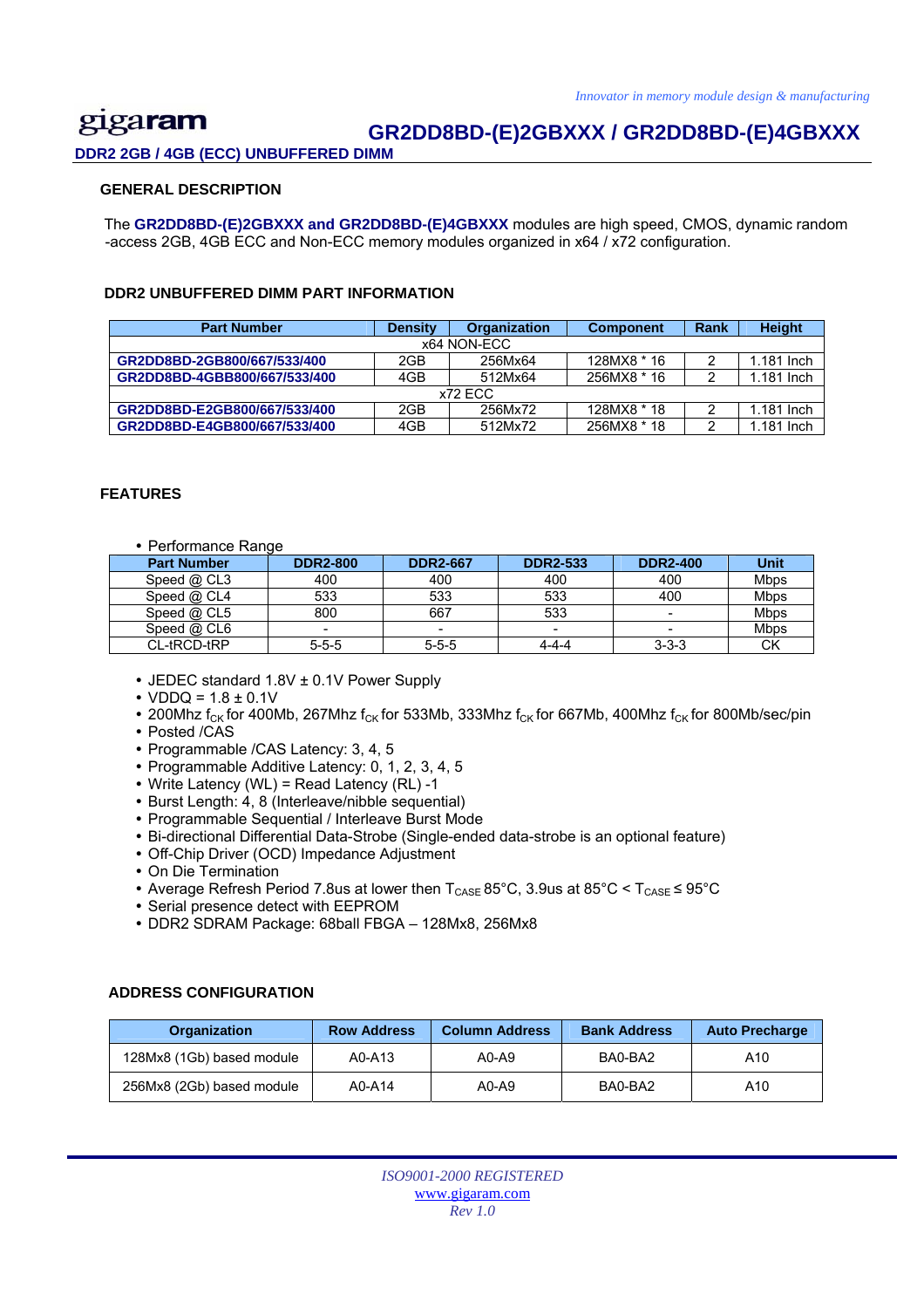# **GR2DD8BD-(E)2GBXXX / GR2DD8BD-(E)4GBXXX**

**DDR2 2GB / 4GB (ECC) UNBUFFERED DIMM** 

### **PIN CONFIGURATIONS (Front Side/ Back Side)**

| Pin                   | <b>FRONT</b>                    | Pin        | <b>BACK</b>               | Pin                   | <b>FRONT</b>       | Pin        | <b>BACK</b>                |
|-----------------------|---------------------------------|------------|---------------------------|-----------------------|--------------------|------------|----------------------------|
| 1                     | <b>VREF</b>                     | 121        | <b>VSS</b>                | 62                    | <b>VDDQ</b>        | 182        | $\overline{A3}$            |
| 2                     | <b>VSS</b>                      | 122        | DQ4                       | 63                    | А2                 | 183        | A1                         |
| 3                     | DQ0                             | 123        | DQ5                       | 64                    | <b>VDD</b>         | 184        | VDD                        |
| 4                     | DQ1                             | 124        | <b>VSS</b>                |                       | <b>KEY</b>         |            | <b>KEY</b>                 |
| 5                     | <b>VSS</b>                      | 125        | DM0/DQS9                  | 65                    | <b>VSS</b>         | 185        | CK <sub>0</sub>            |
| 6                     | /DQS0                           | 126        | $\overline{NC}$           | 66                    | <b>VSS</b>         | 186        | /CKO                       |
| $\overline{7}$        | DQS0                            | 127        | <b>VSS</b>                | 67                    | <b>VDD</b>         | 187        | VDD                        |
| 8                     | <b>VSS</b>                      | 128        | DQ6                       | 68                    | <b>NC</b>          | 188        | A <sub>0</sub>             |
| 9                     | DQ <sub>2</sub>                 | 129        | DQ7                       | 69                    | <b>VDD</b>         | 189        | VDD                        |
| 10<br>$\overline{11}$ | DQ3<br><b>VSS</b>               | 130<br>131 | <b>VSS</b><br><b>DQ12</b> | 70<br>$\overline{71}$ | A10/AP<br>BA0      | 190<br>191 | BA1<br><b>VDDQ</b>         |
| $\overline{12}$       | DQ8                             | 132        | DQ13                      | $\overline{72}$       | VDDQ               | 192        | /RAS                       |
| 13                    | DQ9                             | 133        | <b>VSS</b>                | $\overline{73}$       | WE*                | 193        | $\overline{S}$             |
| $\overline{14}$       | <b>VSS</b>                      | 134        | DM1/DQS10                 | 74                    | $CAS*$             | 194        | <b>VDDQ</b>                |
| 15                    | /DQS1                           | 135        | <b>NC</b>                 | 75                    | VDDQ               | 195        | ODT0                       |
| 16                    | DQS1                            | 136        | <b>VSS</b>                | 76                    | /SI                | 196        | A13                        |
| $\overline{17}$       | <b>VSS</b>                      | 137        | CK1                       | 77                    | ODT <sub>1</sub>   | 197        | VDD                        |
| 18                    | <b>NC</b>                       | 138        | /CK1                      | 78                    | VDDQ               | 198        | <b>VSS</b>                 |
| 19                    | NC.                             | 139        | <b>VSS</b>                | 79                    | <b>VSS</b>         | 199        | <b>DQ36</b>                |
| $\overline{20}$       | <b>VSS</b>                      | 140        | DQ14                      | 80                    | DQ32               | 200        | <b>DQ37</b>                |
| 21                    | DQ10                            | 141        | DQ15                      | 81                    | DQ33               | 201        | <b>VSS</b>                 |
| 22                    | <b>DQ11</b>                     | 142        | <b>VSS</b>                | 82                    | <b>VSS</b>         | 202        | DM4/DQS13                  |
| 23                    | <b>VSS</b>                      | 143        | DQ20                      | 83                    | /DQS4              | 203        | <b>NC</b>                  |
| 24                    | <b>DQ16</b>                     | 144        | <b>DQ21</b>               | 84                    | DQS4               | 204        | <b>VSS</b>                 |
| $\overline{25}$       | <b>DQ17</b>                     | 145        | <b>VSS</b>                | 85                    | <b>VSS</b>         | 205        | DQ38                       |
| 26                    | <b>VSS</b>                      | 146        | DM2/DQS11                 | 86                    | DQ34               | 206        | DQ39                       |
| $\overline{27}$       | /DQS2                           | 147        | <b>NC</b>                 | 87                    | DQ35               | 207        | <b>VSS</b>                 |
| 28<br>29              | DQS2<br>$\overline{\text{VSS}}$ | 148<br>149 | <b>VSS</b><br><b>DQ22</b> | 88<br>89              | <b>VSS</b><br>DQ40 | 208<br>209 | <b>DQ44</b><br><b>DQ45</b> |
| 30                    | <b>DQ18</b>                     | 150        | DQ23                      | 90                    | DQ41               | 210        | <b>VSS</b>                 |
| 31                    | DQ19                            | 151        | <b>VSS</b>                | 91                    | <b>VSS</b>         | 211        | DM5/DQS14                  |
| 32                    | $\overline{\text{VSS}}$         | 152        | DQ28                      | 92                    | /DQS5              | 212        | <b>NC</b>                  |
| 33                    | DQ24                            | 153        | DQ29                      | 93                    | DQS5               | 213        | <b>VSS</b>                 |
| $\overline{34}$       | <b>DQ25</b>                     | 154        | <b>VSS</b>                | 94                    | <b>VSS</b>         | 214        | DQ46                       |
| 35                    | <b>VSS</b>                      | 155        | DM3/DQS12                 | 95                    | DQ42               | 215        | <b>DQ47</b>                |
| 36                    | /DQS3                           | 156        | <b>NC</b>                 | 96                    | DQ43               | 216        | $\overline{\text{VSS}}$    |
| $\overline{37}$       | DQS3                            | 157        | <b>VSS</b>                | 97                    | <b>VSS</b>         | 217        | <b>DQ52</b>                |
| 38                    | <b>VSS</b>                      | 158        | DQ30                      | 98                    | DQ48               | 218        | DQ53                       |
| 39                    | DQ26                            | 159        | DQ31                      | 99                    | DQ49               | 219        | <b>VSS</b>                 |
| 40                    | <b>DQ27</b>                     | 160        | <b>VSS</b>                | 100                   | <b>VSS</b>         | 220        | CK <sub>2</sub>            |
| 41                    | <b>VSS</b>                      | 161        | <b>NC</b>                 | 101                   | SA <sub>2</sub>    | 221        | /CK2                       |
| 42                    | <b>NC</b>                       | 162        | <b>NC</b>                 | 102                   | NC                 | 222        | <b>VSS</b>                 |
| 43                    | <b>NC</b>                       | 163        | <b>VSS</b>                | 103                   | <b>VSS</b>         | 223        | DM6/DQS15                  |
| 44                    | <b>VSS</b>                      | 164        | <b>NC</b>                 | 104                   | /DQS6              | 224        | <b>NC</b>                  |
| 45<br>46              | NC<br><b>NC</b>                 | 165<br>166 | NC<br><b>VSS</b>          | 105<br>106            | DQS6<br><b>VSS</b> | 225<br>226 | <b>VSS</b><br><b>DQ54</b>  |
|                       |                                 |            |                           |                       |                    |            |                            |
| 47<br>48              | vss<br>NC.                      | 167<br>168 | NС<br><b>NC</b>           | 107<br>108            | DQ50<br>DQ51       | 227<br>228 | DQ55<br><b>VSS</b>         |
| 49                    | NC.                             | 169        | <b>VSS</b>                | 109                   | <b>VSS</b>         | 229        | DQ60                       |
| 50                    | <b>VSS</b>                      | 170        | VDDQ                      | 110                   | <b>DQ56</b>        | 230        | DQ61                       |
| 51                    | VDDQ                            | 171        | CKE1                      | 111                   | <b>DQ57</b>        | 231        | <b>VSS</b>                 |
| 52                    | CKE0                            | 172        | VDD                       | $\overline{112}$      | <b>VSS</b>         | 232        | DM7/DQS16                  |
| 53                    | VDD                             | 173        | NC                        | 113                   | /DQS7              | 233        | NC                         |
| 54                    | <b>NC</b>                       | 174        | NC                        | $\frac{114}{114}$     | DQS7               | 234        | <b>VSS</b>                 |
| 55                    | NC                              | 175        | VDDQ                      | 115                   | <b>VSS</b>         | 235        | DQ62                       |
| 56                    | VDDQ                            | 176        | A12                       | 116                   | DQ58               | 236        | DQ63                       |
| 57                    | A11                             | 177        | A <sub>9</sub>            | 117                   | DQ59               | 237        | <b>VSS</b>                 |
| 58                    | A7                              | 178        | VDD                       | 118                   | <b>VSS</b>         | 238        | <b>VDDSPD</b>              |
| 59                    | VDD                             | 179        | A8                        | 119                   | <b>SDA</b>         | 239        | SA <sub>0</sub>            |
| 60                    | A <sub>5</sub>                  | 180        | A <sub>6</sub>            | 120                   | SCL                | 240        | SA <sub>1</sub>            |
| 61                    | A4                              | 181        | VDDQ                      |                       |                    |            |                            |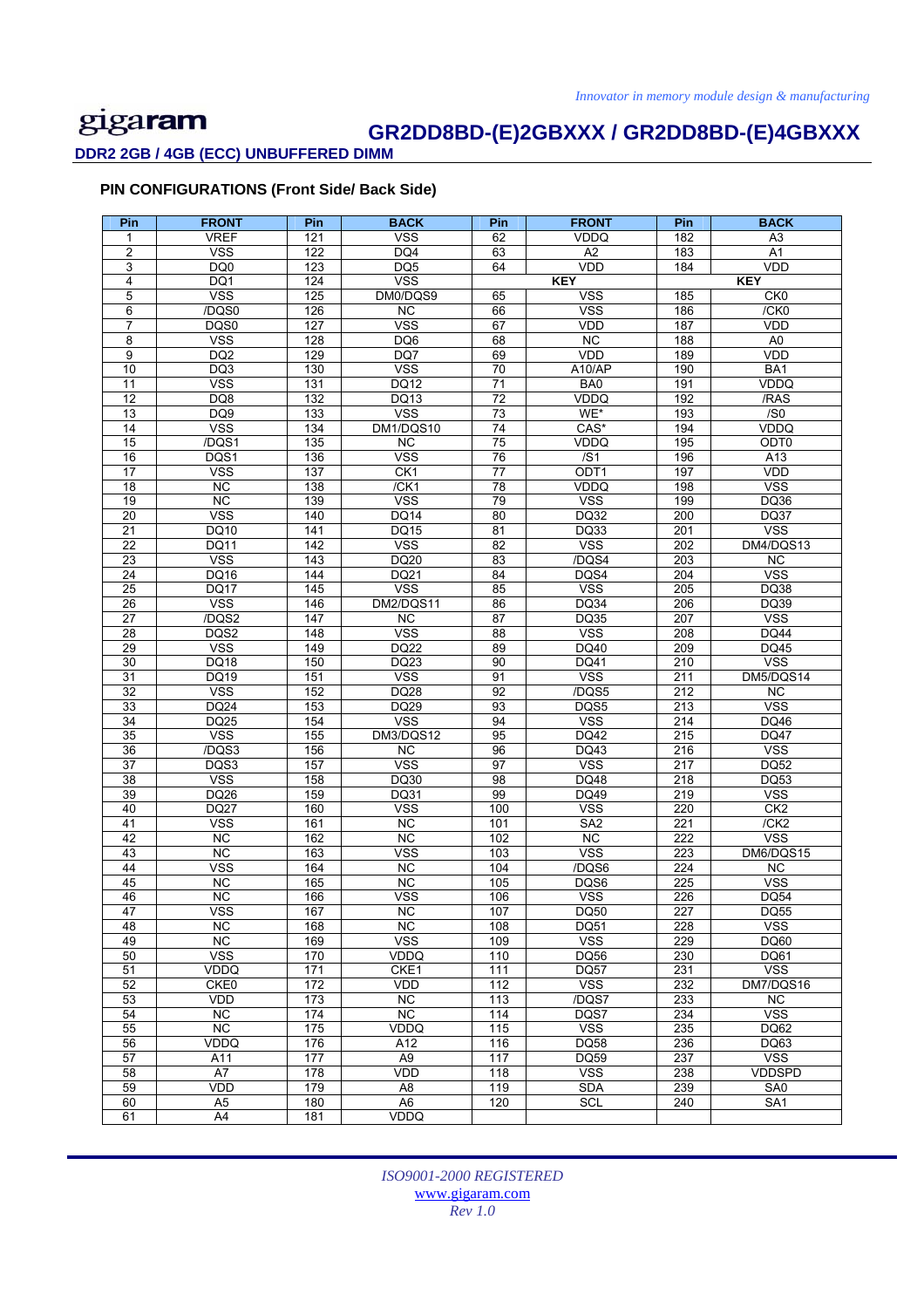# **GR2DD8BD-(E)2GBXXX / GR2DD8BD-(E)4GBXXX**

**DDR2 2GB / 4GB (ECC) UNBUFFERED DIMM** 

### **INPUT/OUTPUT FUNCTIONAL DESCRIPTION**

| <b>Symbol</b>                     | <b>Type</b> | <b>Polarity</b>   | <b>Function</b>                                                                                                                                                                                                                                                                                                                                                                                                                                                                                                                                                                                                                                                                                                  |
|-----------------------------------|-------------|-------------------|------------------------------------------------------------------------------------------------------------------------------------------------------------------------------------------------------------------------------------------------------------------------------------------------------------------------------------------------------------------------------------------------------------------------------------------------------------------------------------------------------------------------------------------------------------------------------------------------------------------------------------------------------------------------------------------------------------------|
| CK0~CK2,<br>/CK0~/CK2             | Input       | Cross point       | The system clock inputs. All address and command lines are sampled on the<br>cross point of the rising edge of CK and he falling edge of /CK. An on-board<br>DLL circuit is driven from the clock inputs and output timing for read operations<br>is synchronized to the input clock.                                                                                                                                                                                                                                                                                                                                                                                                                            |
| CKE [1:0]                         | Input       | Active High       | CKE high activates and CKE low deactivates internal signals and device input<br>buffers and output drivers of the SDRAMs. Taking CKE low provides Precharge<br>Power-Down and Self-Refresh operation (all banks idle), or Active Power-Down<br>(row Active in any bank).                                                                                                                                                                                                                                                                                                                                                                                                                                         |
| /S [1:0]                          | Input       | <b>Active Low</b> | Enables the associated SDRAM command decoder when low and disables<br>decoder when high. When decoder is disabled, new commands are ignored and<br>previous operations continue. The input signals also disable all outputs (except<br>CKE and ODT) of the register(s) on the DIMM when both inputs are high. When<br>both CS*[1:0] are high, all register outputs (except CK, ODT and Chip select)<br>remain in the previous state.                                                                                                                                                                                                                                                                             |
| ODT [1:0]                         | Input       | Active High       | On-Die Termination control signals                                                                                                                                                                                                                                                                                                                                                                                                                                                                                                                                                                                                                                                                               |
| /RAS,<br>/CAS, /WE                | Input       | <b>Active Low</b> | When sampled at the positive edge of the clock, RAS*, CAS* and WE* define<br>the operation to be executed by the SDRAM.                                                                                                                                                                                                                                                                                                                                                                                                                                                                                                                                                                                          |
| BA [2:0]                          | Input       |                   | Selects which internal SDRAM memory bank is activated                                                                                                                                                                                                                                                                                                                                                                                                                                                                                                                                                                                                                                                            |
| A [14:0]                          | Input       |                   | During Bank Activate command cycle, Address defines the row address. During<br>a Read or Write command cycle, Address defines the column address. In<br>addition to the column address, A10 (=AP) is used to invoke Auto-Precharge<br>operation at the end of the burst read or write cycle. If AP is high, Auto<br>Precharge is selected and BA[1:0] defines the bank to be precharged. If AP is<br>low, Auto-Precharge is disabled. During a Precharge command cycle, AP is<br>used in conjunction with BA[1:0] to control which bank(s) to precharge. If AP is<br>high, all banks will be precharged regardless of the state of BA[1:0]. If AP is low,<br>BA[1:0] are used to define which bank to precharge. |
| DQ [63:0]                         | I/O         |                   | Data and Check Bit Input/Output pins.                                                                                                                                                                                                                                                                                                                                                                                                                                                                                                                                                                                                                                                                            |
| DQS [8:0]<br>/DQS[8:0]            | I/O         | Cross point       | The data strobes, associated with one data byte, source with data transfer. In<br>Write mode, the data strobe is sourced by the controller and is centered in the<br>data window. In Read mode the data strobe is sources by the DDR2 SDRAM<br>and is sent at the leading edge of the data window. DQS* signals are<br>complements, and timing is relative to the crosspoint of respective DQS and<br>DQS*. If the module is to be operated in single ended strobe mode, all DQS*<br>signals must be tied on the system board to VSS and DDR2 SDRAM mode<br>registers programmed appropriately.                                                                                                                  |
| SA [1:0]                          | Input       |                   | These signals are tied at the system planar to either VSS or VDDSPD to<br>configure the serial SPD EEPROM address range                                                                                                                                                                                                                                                                                                                                                                                                                                                                                                                                                                                          |
| <b>SDA</b>                        | I/O         |                   | This bidirectional pin is used to transfer data into and out of the SPD EEPROM.<br>A resistor maybe connected from the SDA bus line to VDDSPD on the system<br>planar to act as a pull-up.                                                                                                                                                                                                                                                                                                                                                                                                                                                                                                                       |
| <b>SCL</b>                        | Input       |                   | This signal is used to clock data into the SPD EEPROM. A resistor maybe<br>connected from the SCL bus line to VDDSPD on the system planar to act as a<br>pull-up.                                                                                                                                                                                                                                                                                                                                                                                                                                                                                                                                                |
| DM0~DM8                           | Input       |                   | DM is an input mask signal for write data. Input data is masked when DM is<br>sampled High coincident with that input data during a write access. DM is<br>sampled on both edges of DQS. Although DM pins are input only, the DM<br>loading matches the DQ and DQS loading.                                                                                                                                                                                                                                                                                                                                                                                                                                      |
| V <sub>DD</sub> , V <sub>SS</sub> | Supply      | $\blacksquare$    | Power and ground for the DDR SDRAM input buffers and core logic.                                                                                                                                                                                                                                                                                                                                                                                                                                                                                                                                                                                                                                                 |
| <b>V<sub>REF</sub></b>            | Supply      | $\blacksquare$    | Reference voltage for the SSTL-18 inputs.                                                                                                                                                                                                                                                                                                                                                                                                                                                                                                                                                                                                                                                                        |
| <b>V</b> <sub>DDSPD</sub>         | Supply      |                   | Serial EEPROM positive power supply, wired to a separated power pin at the<br>connector which supports from 1.7 Volt to 3.6 Volt.                                                                                                                                                                                                                                                                                                                                                                                                                                                                                                                                                                                |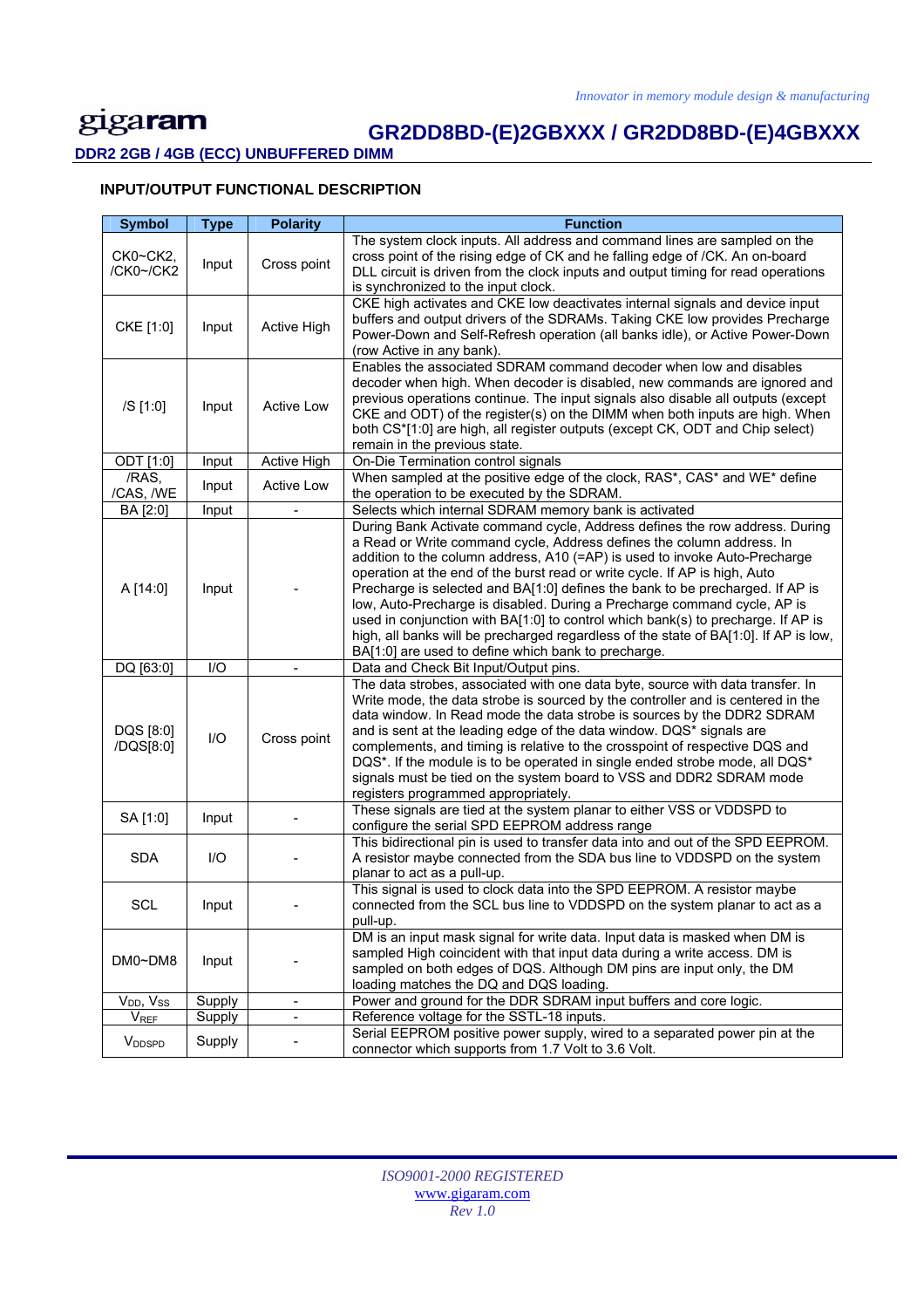### **GR2DD8BD-(E)2GBXXX / GR2DD8BD-(E)4GBXXX**

#### **DDR2 2GB / 4GB (ECC) UNBUFFERED DIMM**

ODT1

### **FUNCTIONAL BLOCK DIAGRAM (GR2DD8BD-2GBXXX)**



2. BAx. Ax. RAS. CAS. WE resistors : 7.5 Ohms ± 5%.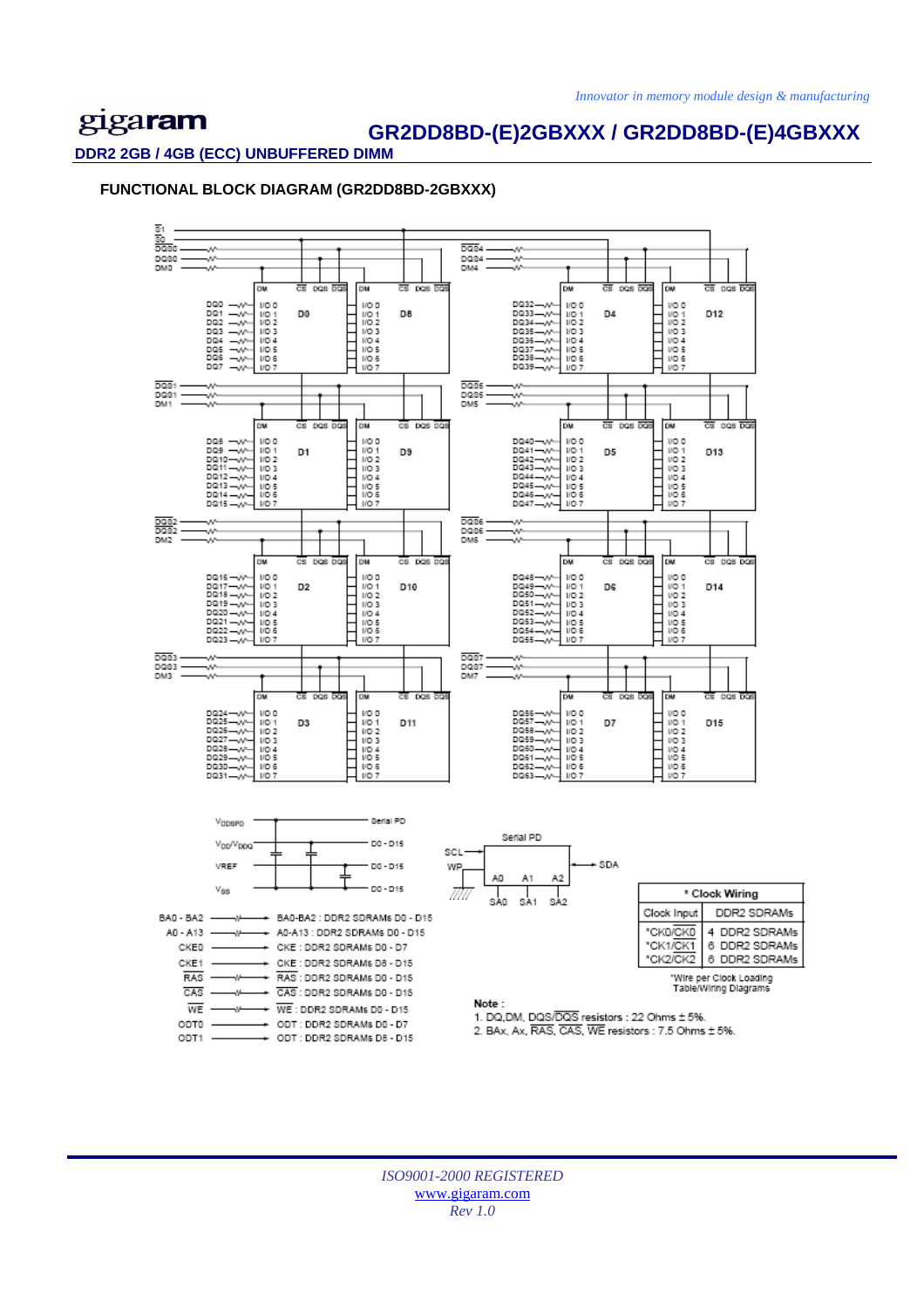### **GR2DD8BD-(E)2GBXXX / GR2DD8BD-(E)4GBXXX**

#### **DDR2 2GB / 4GB (ECC) UNBUFFERED DIMM**

### **FUNCTIONAL BLOCK DIAGRAM (GR2DD8BD-4GBXXX)**

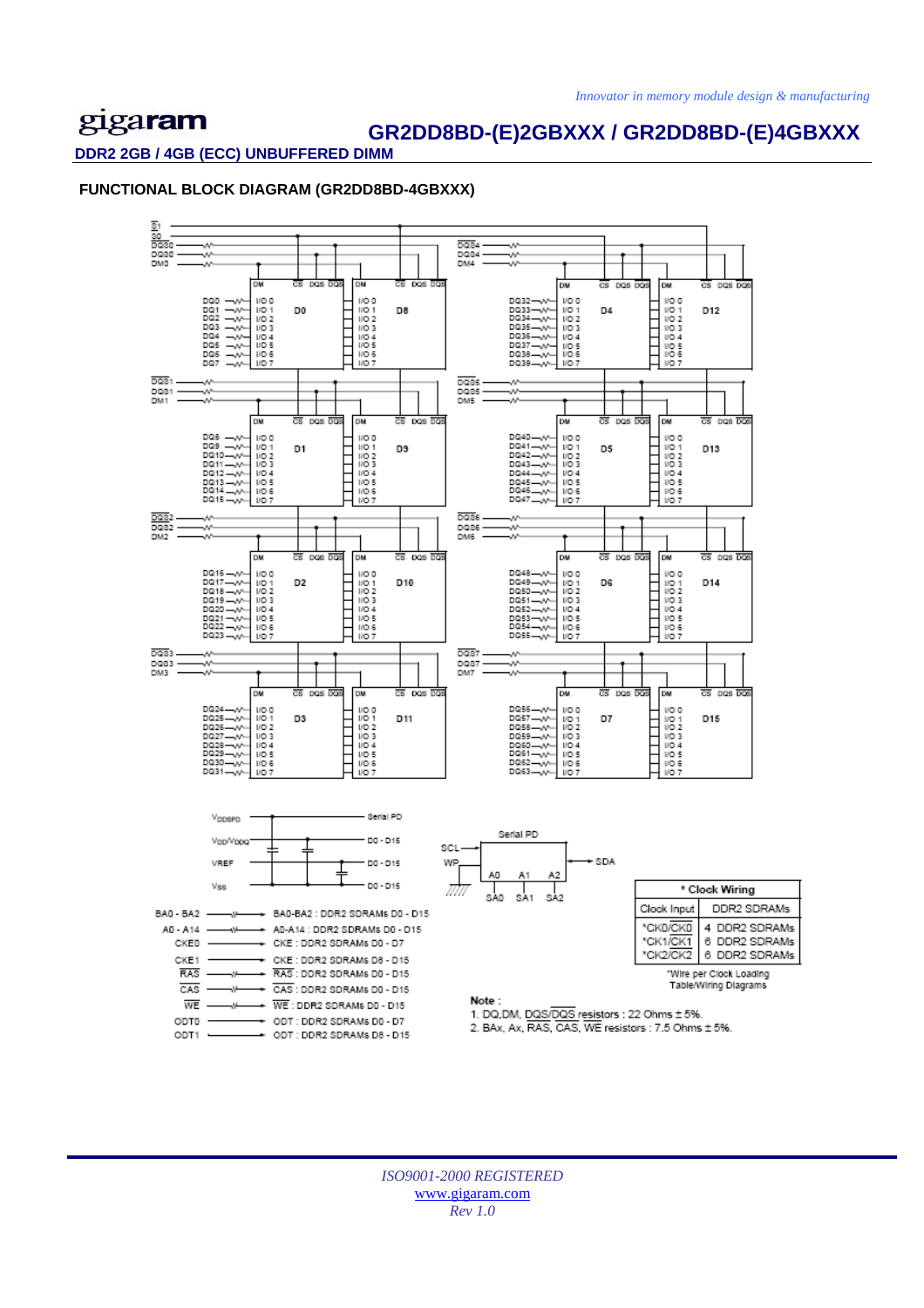### **GR2DD8BD-(E)2GBXXX / GR2DD8BD-(E)4GBXXX**

#### **DDR2 2GB / 4GB (ECC) UNBUFFERED DIMM**

### **FUNCTIONAL BLOCK DIAGRAM (GR2DD8BD-E2GBXXX)**

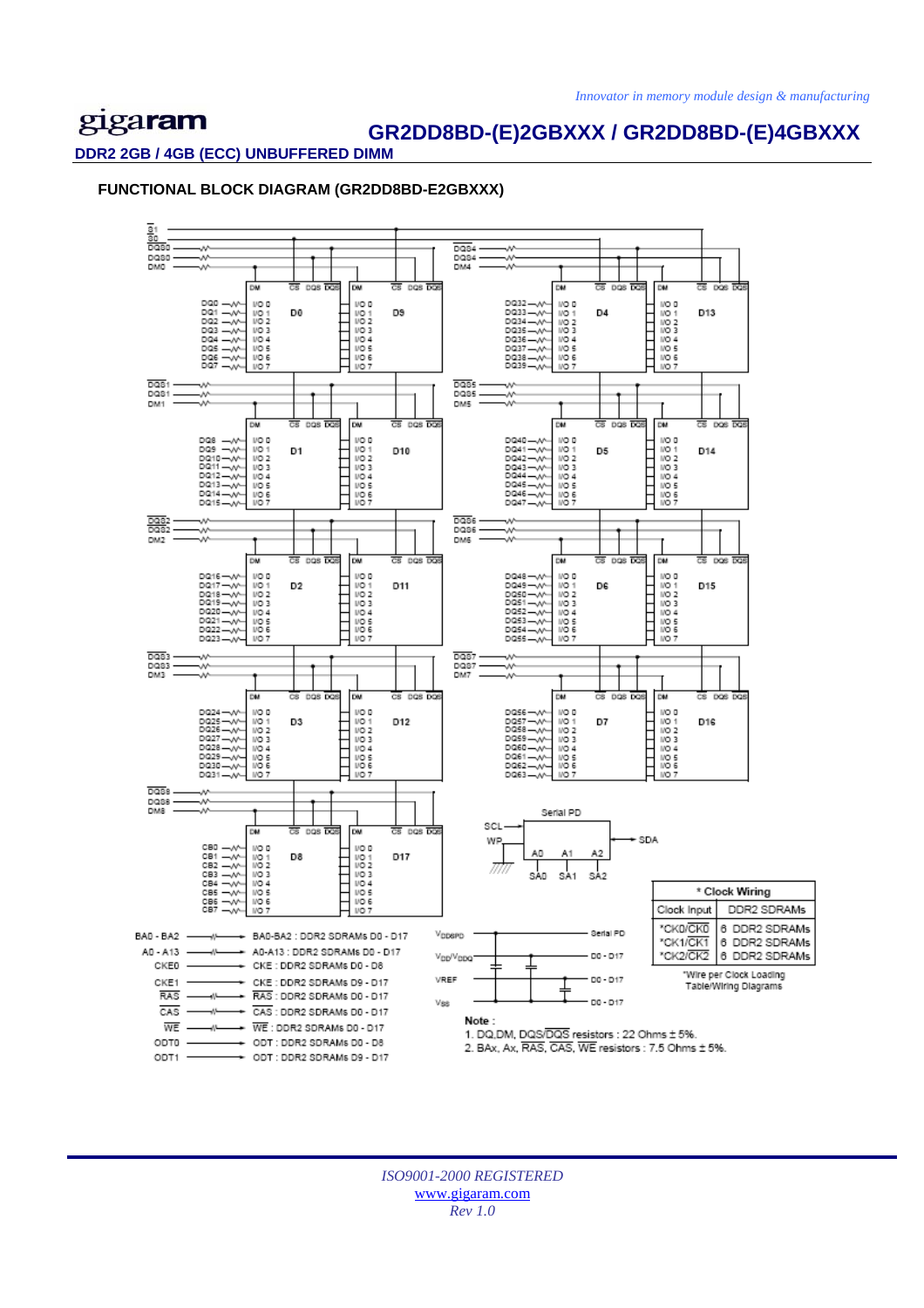### **GR2DD8BD-(E)2GBXXX / GR2DD8BD-(E)4GBXXX**

**DDR2 2GB / 4GB (ECC) UNBUFFERED DIMM** 

**FUNCTIONAL BLOCK DIAGRAM (GR2DD8BD-E4GBXXX)** 

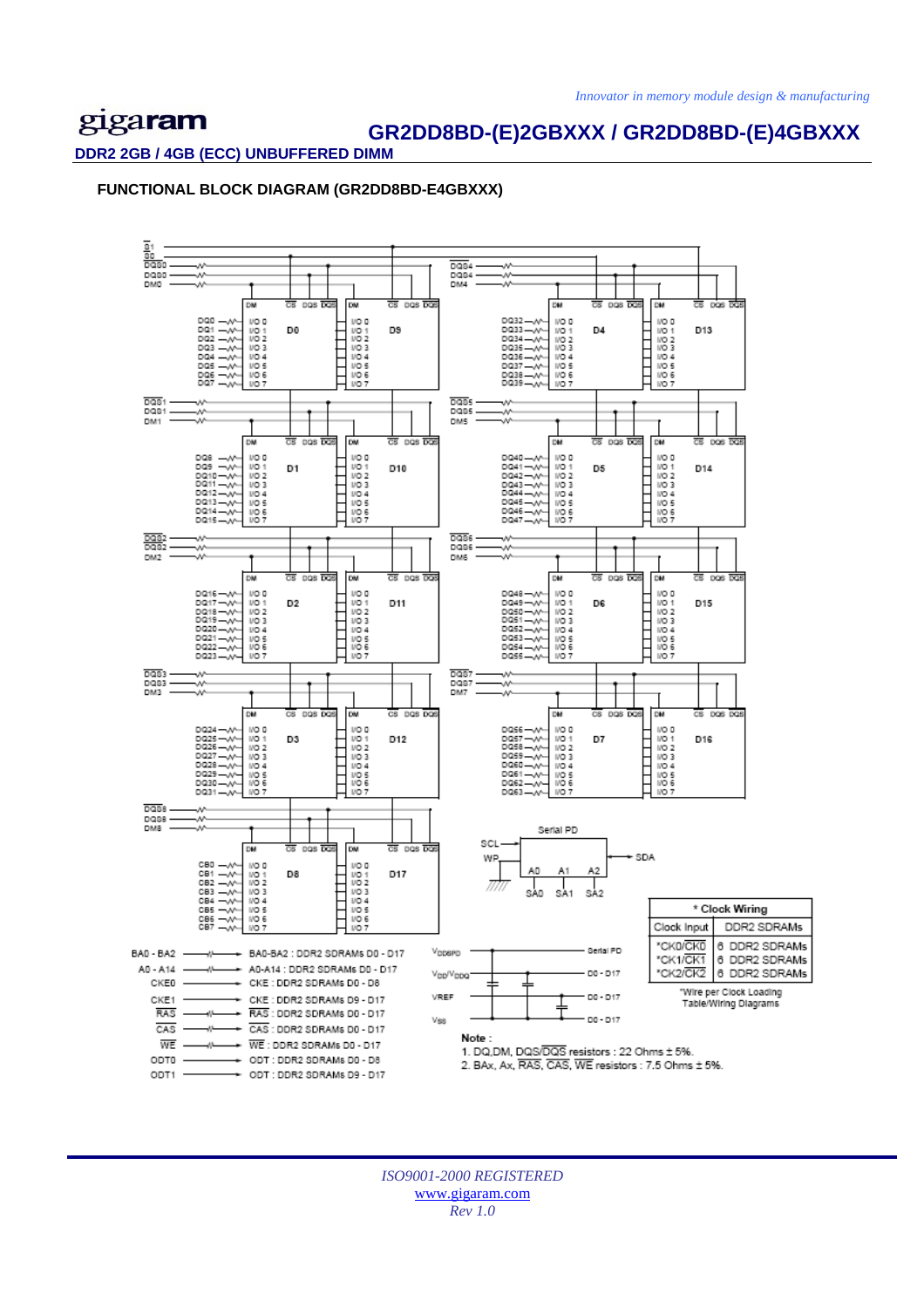### gigaram  **GR2DD8BD-(E)2GBXXX / GR2DD8BD-(E)4GBXXX**

**DDR2 2GB / 4GB (ECC) UNBUFFERED DIMM** 

### **ABSOLUTE MAXIMUM RATINGS**

| <b>Parameter</b>                                        |                                    | <b>Limit Values</b> | <b>Unit</b> |              |
|---------------------------------------------------------|------------------------------------|---------------------|-------------|--------------|
|                                                         | <b>Symbol</b>                      | Min.                | Max.        |              |
| Voltage on any pins relative to Vss                     | V <sub>IN</sub> , V <sub>OUT</sub> | $-0.5$              | 2.3         |              |
| Voltage on $V_{DD}$ relative to $V_{SS}$                | $V_{DD}$                           | $-1.0$              | 2.3         |              |
| Voltage on V <sub>DDQ</sub> relative to V <sub>SS</sub> | V <sub>DDQ</sub>                   | $-0.5$              | 2.3         |              |
| Storage temperature range                               | $\mathsf{T}_{\text{STG}}$          | -55                 | $+100$      | $^{\circ}$ C |

 Stresses greater than those listed under "Absolute Maximum Ratings" may cause permanent to the device. This is a stress rating only and functional operation of the device at these or any other conditions above those indicated in the operational sections of this specification is not implied. Exposure to absolute maximum rating conditions for extended periods may affect reliability.

### **OPERATING TEMPERATURE RANGE**

| <b>Parameter</b>                                  |               |      | <b>Limit Values</b> | Unit           | <b>Notes</b> |
|---------------------------------------------------|---------------|------|---------------------|----------------|--------------|
|                                                   | <b>Symbol</b> | Min. | Max.                |                |              |
| DIMM Module Operating Temperature Range (ambient) | TOPR          |      | +55                 | ° C            |              |
| DRAM Component Case Temperature Range             | <b>TCASE</b>  |      | +95                 | $\circ$ $\sim$ | 1 - 4        |

1. DRAM Component Case Temperature is the surface temperature in the center on the top side of any of the DRAMs. For measurement conditions, please refer to the JEDEC document JESD51-2.

2. Within the DRAM Component Case Temperature range all DRAM specification will be supported.

3. Above 85 º C DRAM case temperature the Auto-Refresh command interval has to be reduced to tREF1= 3.9us.

4. Self-Refresh period is hard-coded in the DRAMs and therefore it is imperative that the system ensures the DRAM is below 85 º C case temperature before initiating self-refresh operation.

### **AC & DC OPERATING CONDITIONS**

| <b>Parameter</b>           |                             |                       | Limit Values                |                        | Unit | <b>Notes</b> |
|----------------------------|-----------------------------|-----------------------|-----------------------------|------------------------|------|--------------|
|                            | <b>Symbol</b>               | Min.                  | Norm.                       | Max.                   |      |              |
| Device Supply Voltage      | $V_{DD}$                    | 1.7                   | 1.8                         | 1.9                    |      |              |
| Output Supply Voltage      | V <sub>DDQ</sub>            | 1.7                   | 1.8                         | 1.9                    |      |              |
| Input Reference Voltage    | $\mathsf{V}_{\mathsf{REF}}$ | $0.49 \times V_{DDQ}$ | $0.5 \times V_{DDO}$        | $0.51 \times V_{DDO}$  | mV   |              |
| <b>Termination Voltage</b> |                             | $V_{\rm{RFF}}$ -0.04  | $\mathsf{V}_{\mathsf{REF}}$ | $V_{\text{RFF}}$ +0.04 |      | 3)           |

1. Under all conditions,  $V_{DDQ}$  must be less than or equal to VDD

2. Peak to peak AC noise on V<sub>REF</sub> may not exceed  $\pm$  2% V<sub>REF (DC)</sub>. V<sub>REF</sub> is also expected to track noise variations in V<sub>DDQ</sub>.<br>3. V<sub>TT</sub> of transmitting device must track V<sub>PFF</sub> of receiving device.

 $V_{TT}$  of transmitting device must track V<sub>REF</sub> of receiving device.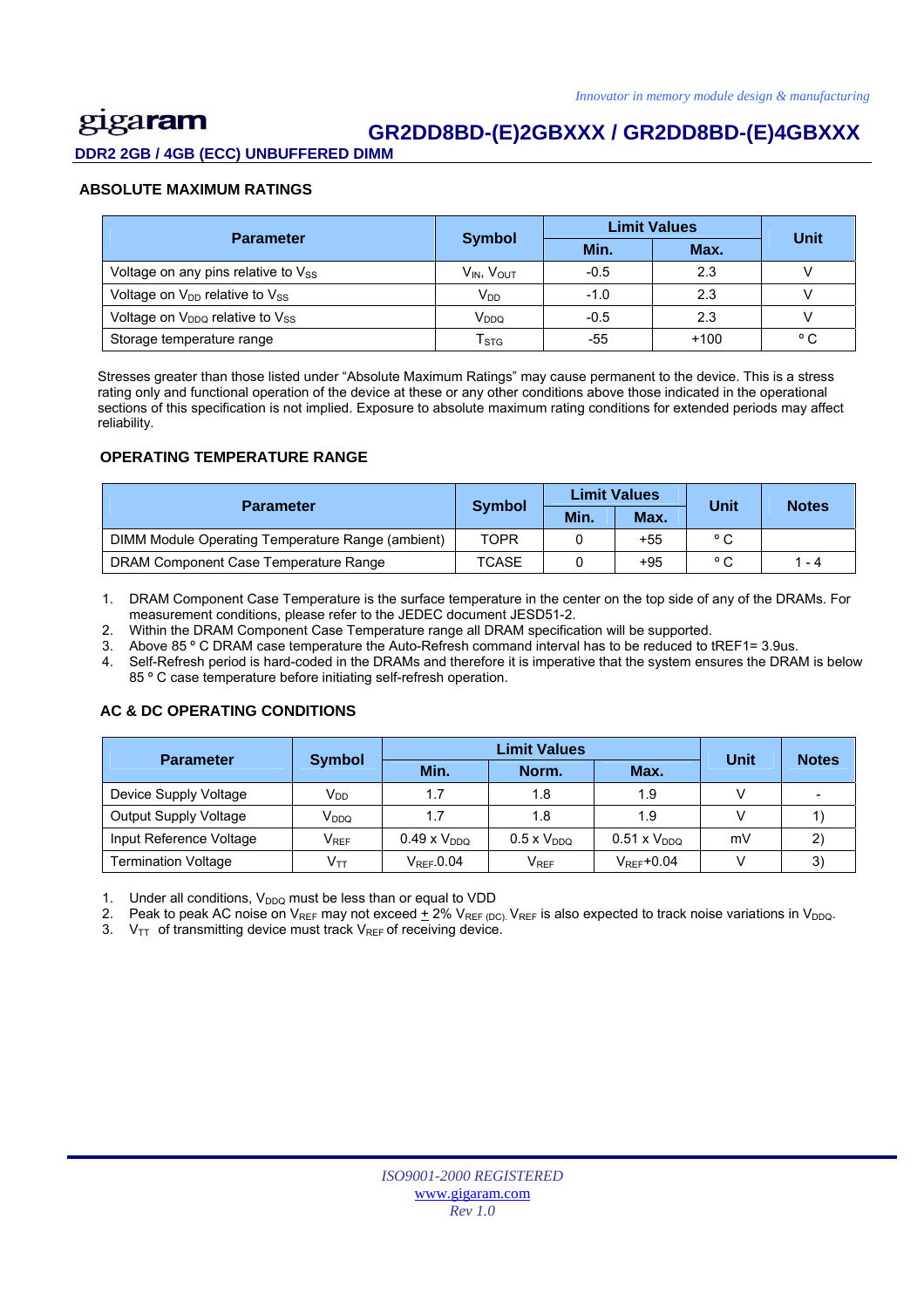### **GR2DD8BD-(E)2GBXXX / GR2DD8BD-(E)4GBXXX**

**DDR2 2GB / 4GB (ECC) UNBUFFERED DIMM** 

### **OPERATING CURRENT TABLE**

### **2GB (128Mx8\*16) MODULE**

| <b>Symbol</b>              | <b>DDDR2-800@CL5</b> | <b>DDR2-667@CL5</b> | <b>DDR2-533@CL4</b> | <b>DDR2-400@CL3</b> | <b>Unit</b> | <b>Note</b>    |
|----------------------------|----------------------|---------------------|---------------------|---------------------|-------------|----------------|
| $I_{DD0}$                  | 810                  | 765                 | 720                 | 675                 | mA          |                |
| I <sub>DD1</sub>           | 900                  | 855                 | 810                 | 765                 | mA          | 1              |
| $I_{DD2P}$                 | 135                  | 135                 | 135                 | 135                 | mA          | 2              |
| $I_{DD2Q}$                 | 360                  | 360                 | 360                 | 315                 | mA          | 2              |
| <b>I</b> DD <sub>2N</sub>  | 450                  | 405                 | 405                 | 360                 | mA          | $\overline{c}$ |
| IDD3P(F)                   | 360                  | 360                 | 315                 | 315                 | mA          | 2              |
| $I_{DD3P(S)}$              | 162                  | 162                 | 162                 | 162                 | mA          | 2              |
| <b>I</b> DD3N              | 585                  | 540                 | 540                 | 495                 | mA          | 2              |
| <b>I</b> DD <sub>4</sub> W | 1305                 | 1170                | 1080                | 945                 | mA          | 1              |
| <b>I</b> DD <sub>4R</sub>  | 1395                 | 1260                | 1170                | 1035                | mA          |                |
| $I_{DD5B}$                 | 1395                 | 1350                | 1350                | 1305                | mA          | 2              |
| $I_{DD6}$                  | 135                  | 135                 | 135                 | 135                 | mA          | 2              |
| <b>I</b> DD7               | 2385                 | 2160                | 2160                | 2025                | mA          | 1              |

### **4GB (256Mx8\*16) MODULE**

| <b>Symbol</b>             | <b>DDDR2-800@CL5</b> | <b>DDR2-800@CL6</b> | <b>DDR2-667@CL5</b> | <b>DDR2-533@CL4</b> | <b>Unit</b> | <b>Note</b>    |
|---------------------------|----------------------|---------------------|---------------------|---------------------|-------------|----------------|
| $I_{DD0}$                 | 1240                 | 1240                | 1160                | 1080                | mA          | 1              |
| I <sub>DD1</sub>          | 1440                 | 1440                | 1320                | 1240                | mA          | 1              |
| $I_{DD2P}$                | 240                  | 240                 | 240                 | 240                 | mA          | $\overline{2}$ |
| $I_{DD2Q}$                | 880                  | 880                 | 800                 | 720                 | mA          | 2              |
| <b>I</b> DD <sub>2N</sub> | 960                  | 960                 | 880                 | 800                 | mA          | $\overline{2}$ |
| IDD3P(F)                  | 800                  | 800                 | 640                 | 640                 | mA          | 2              |
| $I_{DD3P(S)}$             | 288                  | 288                 | 288                 | 288                 | mA          | 2              |
| I <sub>DD3N</sub>         | 1120                 | 1120                | 1000                | 920                 | mA          | $\overline{c}$ |
| <b>I</b> DD4W             | 1840                 | 1840                | 1640                | 1440                | mA          | 1              |
| I <sub>DD4R</sub>         | 2080                 | 2080                | 1800                | 1600                | mA          | 1              |
| <b>I</b> DD5B             | 2720                 | 2720                | 2520                | 2400                | mA          | 2              |
| $I_{DD6}$                 | 240                  | 240                 | 240                 | 240                 | mA          | 2              |
| $I_{DD7}$                 | 3280                 | 3280                | 3000                | 2720                | mA          | 1              |

#### **Notes**:

1. Value calculated as one module rank in this operating condition and all other module ranks in  $I_{DD2P}$  (CKE LOW) mode.

2. Value calculated reflects all module ranks in this operating condition.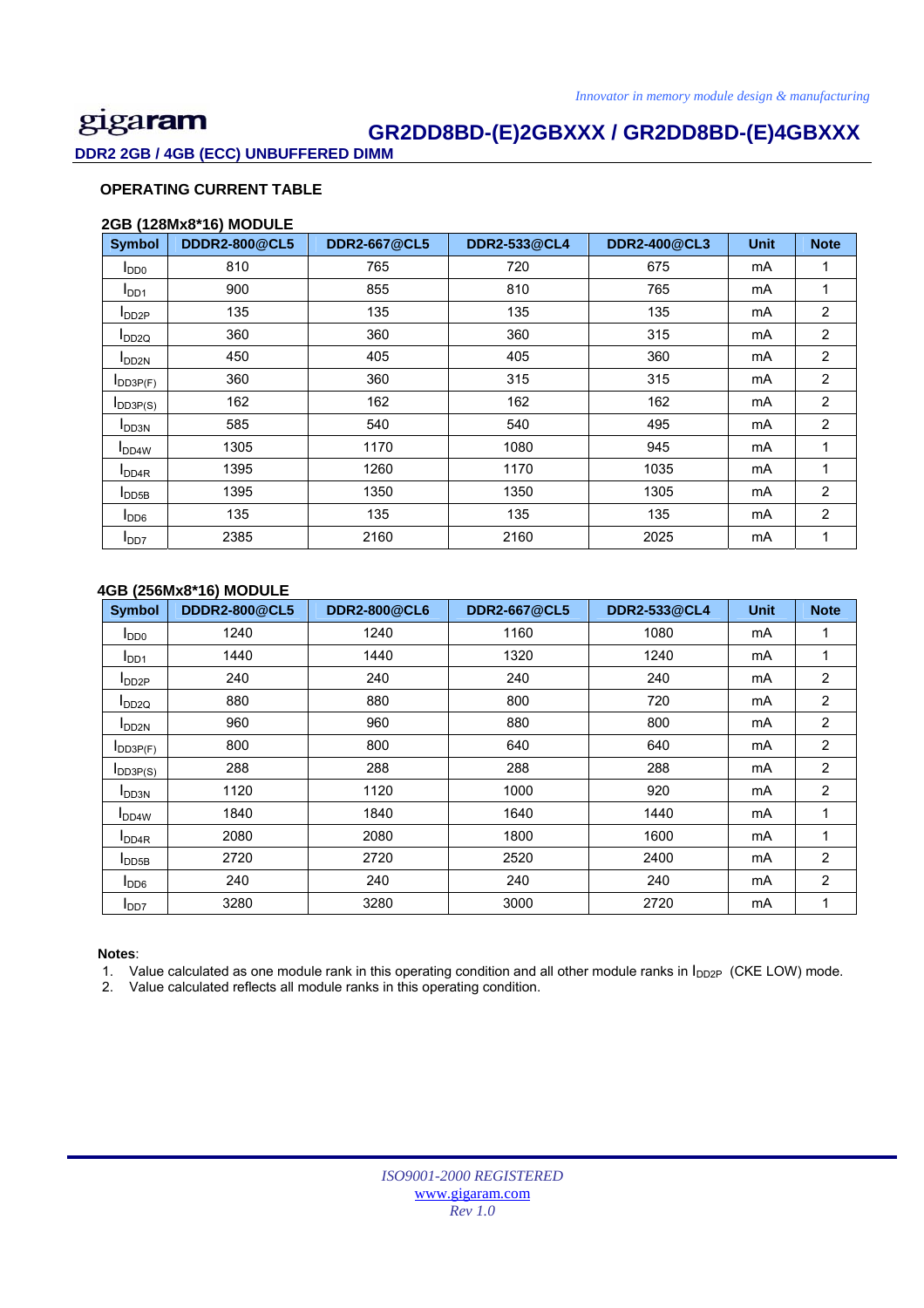### **GR2DD8BD-(E)2GBXXX / GR2DD8BD-(E)4GBXXX**

**DDR2 2GB / 4GB (ECC) UNBUFFERED DIMM** 

|                            | 2GB (128Mx8*18) ECC MODULE |                     |                     |                     |             |                |  |  |  |  |  |
|----------------------------|----------------------------|---------------------|---------------------|---------------------|-------------|----------------|--|--|--|--|--|
| <b>Symbol</b>              | <b>DDDR2-800@CL5</b>       | <b>DDR2-667@CL5</b> | <b>DDR2-533@CL4</b> | <b>DDR2-400@CL3</b> | <b>Unit</b> | <b>Note</b>    |  |  |  |  |  |
| $I_{DD0}$                  | 1260                       | 1170                | 1125                | 1035                | mA          | 1              |  |  |  |  |  |
| I <sub>DD1</sub>           | 1350                       | 1260                | 1215                | 1125                | mA          | 1              |  |  |  |  |  |
| $I_{DD2P}$                 | 270                        | 270                 | 270                 | 270                 | mA          | 2              |  |  |  |  |  |
| $I_{DD2Q}$                 | 720                        | 720                 | 720                 | 630                 | mA          | 2              |  |  |  |  |  |
| I <sub>DD2N</sub>          | 900                        | 810                 | 810                 | 720                 | mA          | 2              |  |  |  |  |  |
| IDD3P(F)                   | 720                        | 720                 | 630                 | 630                 | mA          | 2              |  |  |  |  |  |
| $I_{DD3P(S)}$              | 324                        | 324                 | 324                 | 324                 | mA          | 2              |  |  |  |  |  |
| I <sub>DD3N</sub>          | 1035                       | 945                 | 945                 | 855                 | mA          | $\overline{2}$ |  |  |  |  |  |
| <b>I</b> DD <sub>4</sub> W | 1755                       | 1575                | 1485                | 1305                | mA          | 1              |  |  |  |  |  |
| I <sub>DD4R</sub>          | 1845                       | 1665                | 1575                | 1395                | mA          | 1              |  |  |  |  |  |
| $I_{\text{DD5B}}$          | 1845                       | 1755                | 1755                | 1695                | mA          | 2              |  |  |  |  |  |
| $I_{DD6}$                  | 270                        | 270                 | 270                 | 270                 | mA          | 2              |  |  |  |  |  |
| $I_{DD7}$                  | 2835                       | 2565                | 2565                | 2385                | mA          | 1              |  |  |  |  |  |

### **4GB (256Mx8\*18) ECC MODULE**

| <b>Symbol</b>             | <b>DDDR2-800@CL5</b> | <b>DDR2-800@CL6</b> | <b>DDR2-667@CL5</b> | <b>DDR2-533@CL4</b> | <b>Unit</b> | <b>Note</b>    |
|---------------------------|----------------------|---------------------|---------------------|---------------------|-------------|----------------|
| $I_{DD0}$                 | 1395                 | 1395                | 1305                | 1215                | mA          | 1              |
| I <sub>DD1</sub>          | 1620                 | 1620                | 1485                | 1395                | mA          | 1              |
| $I_{DD2P}$                | 270                  | 270                 | 270                 | 270                 | mA          | 2              |
| <b>I</b> DD <sub>2Q</sub> | 990                  | 990                 | 900                 | 810                 | mA          | 2              |
| <b>I</b> DD <sub>2N</sub> | 1080                 | 1080                | 990                 | 900                 | mA          | 2              |
| IDD3P(F)                  | 900                  | 900                 | 720                 | 720                 | mA          | 2              |
| $I_{DD3P(S)}$             | 324                  | 324                 | 324                 | 324                 | mA          | 2              |
| <b>I</b> DD3N             | 1260                 | 1260                | 1125                | 1035                | mA          | 2              |
| <b>IDD4W</b>              | 2070                 | 2070                | 1845                | 1620                | mA          | 1              |
| I <sub>DD4R</sub>         | 2340                 | 2340                | 2025                | 1800                | mA          | 1              |
| $I_{DD5B}$                | 3060                 | 3060                | 2835                | 2700                | mA          | $\overline{2}$ |
| $I_{DD6}$                 | 270                  | 270                 | 270                 | 270                 | mA          | 2              |
| <b>I</b> DD7              | 3690                 | 3690                | 3375                | 3060                | mA          | 1              |

#### **INPUT ELECTRICAL CHARACTERISTICS AND OPERATING CONDITIONS**

#### **Input DC Logic Levels**

| <b>Parameter</b>             | <b>Symbol</b> | <b>MIN</b>  | <b>MAX</b>              | Units | <b>Notes</b> |
|------------------------------|---------------|-------------|-------------------------|-------|--------------|
| Input High (Logic<br>Voltage | $VIH$ (DC)    | 125<br>VREF | 300<br>V <sub>DDQ</sub> | mV    |              |
| Input Low (Logic 0) Voltage  | VIL (DC)      | $-300$      | 125<br>VREF "           | m٧    |              |

### **Input AC Logic Levels**

| <b>Parameter</b>             | <b>Symbol</b> | <b>MIN</b>  | <b>MAX</b>    | <b>Units</b> | <b>Notes</b> |
|------------------------------|---------------|-------------|---------------|--------------|--------------|
| Input High (Logic 1) Voltage | V IH (AC)     | 250<br>VREF |               | m۷           |              |
| Input Low (Logic 0) Voltage  | V IL (AC)     | -           | 250<br>Vref - | mv           |              |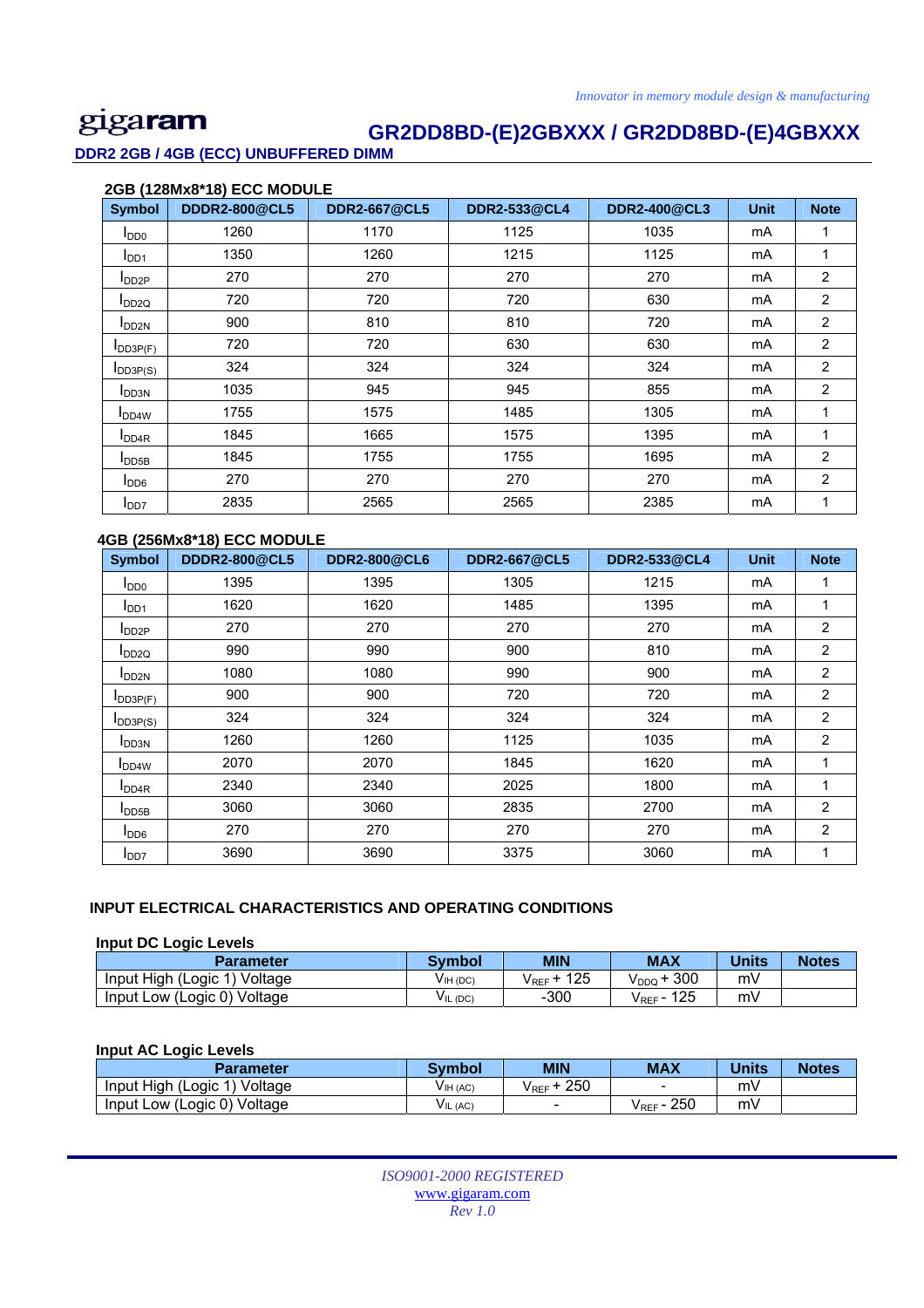# **GR2DD8BD-(E)2GBXXX / GR2DD8BD-(E)4GBXXX**

**DDR2 2GB / 4GB (ECC) UNBUFFERED DIMM** 

 **MODULE DIMENSIONS (Unit: mm): 2GB (256MX64/72) MODULE**